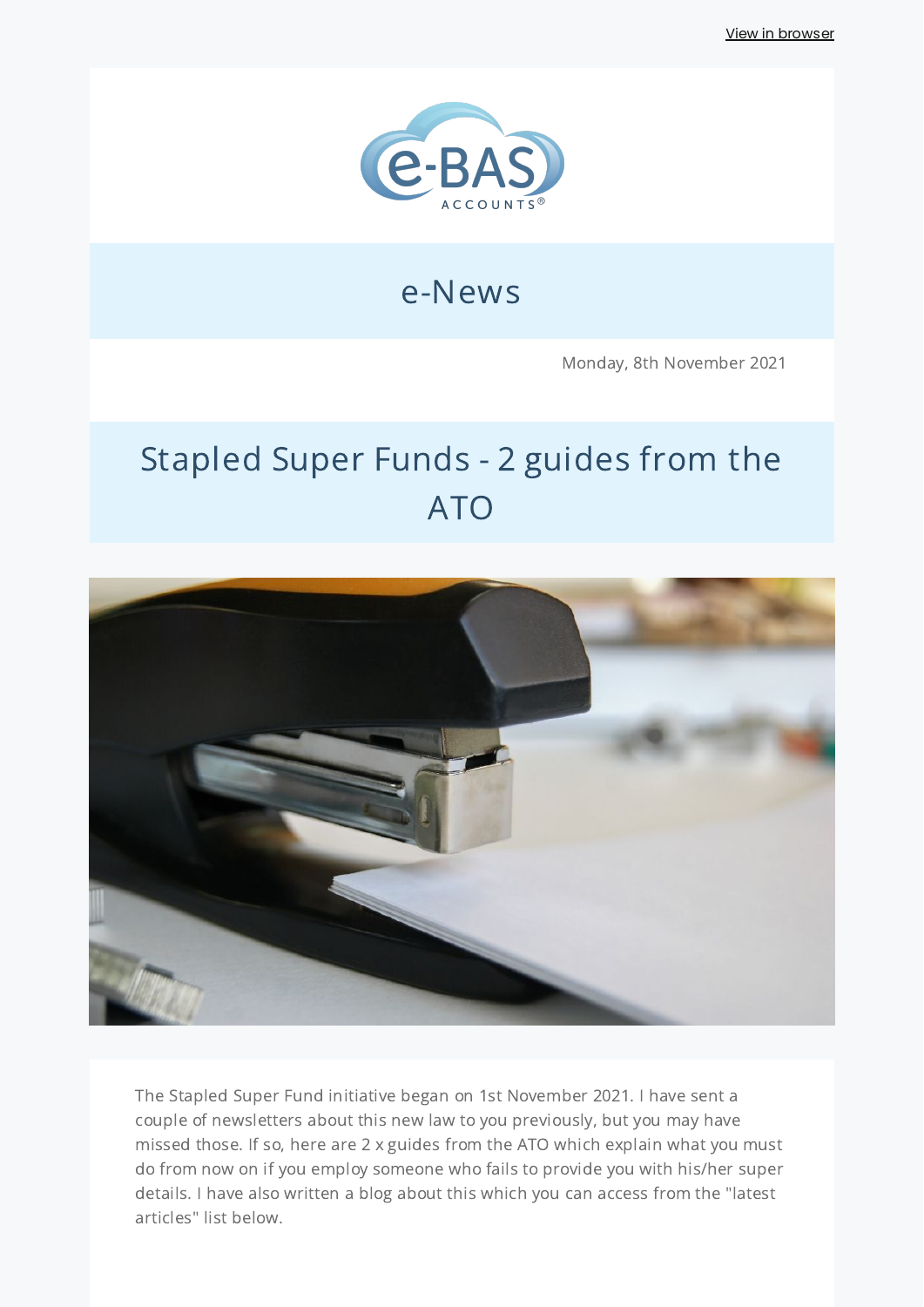

## **Stapled super funds** Reference guide for employers



This information is for employers that need to request stapled super fund details from us for their employees or contractors entitled to super guarantee contributions. For full details, visit ato.gov.au/stapledsuperfund



#### When to request stapled super fund details

You will need to request stapled super fund details for new employees who<br>start on or after 1 November, when:

- you need to make super guarantee payments for that employee
- they are eligible to choose a super fund,<br>but don't. This includes contractors who you pay mainly for their labour and who are employees for super guarantee purposes.

You will need to request stapled super fund details for some employees who aren't eligible to choose their own super fund. This includes employees that are:

- $\blacksquare$  temporary residents
- covered by an enterprise agreement or workplace determination made before 1 January 2021.

If your new employee chooses their own<br>super fund or chooses your employer default<br>fund, you do not need to request stapled super fund details for them.

Before you request stapled<br>super fund details

- You will need to:
- check that your authorised representatives in ATO online services have the Employee Commencement Form permission so your payroll and onboarding staff can make stapled<br>super fund requests.
- establish an employment relationship Exercises in an employment relationship<br>link with your new employee by<br>submitting a Tax file number declaration<br>or Single Touch Payroll pay event.

|  | <b>How to request</b><br>stapled super<br>fund details |
|--|--------------------------------------------------------|
|  |                                                        |

To request a stapled<br>super fund, you, or your authorised<br>representative acceptors representative, need to:

- 1. log into ATO online services
- 2. navigate to the 'Employee super account' screen via the 'Employees' menu and select 'Request' to open the form
- 3. enter your employee's details 4. read and click the declaration to sign it
- 5. submit your request.

There is no limit to the number of requests vou can make. However, a bulk request form is available when requesting large numbers<br>of employees.

#### Once the request is made

You must pay super guarantee contributions to a stapled super fund, to avoid additional penalties, if:

- vou have requested stapled super fund details for your employee we have provided these to you.
- If the stapled super fund account provided
- by us: can't accept contributions for the employee, you should make another request for the employee's stapled super fund via ATO
- online services is a self-managed super fund, you should get the electronic services address and<br>bank account details from your employee.
- Call us on 13 10 20 if:
- you make another request for an alternate stapled super fund and the same stapled super fund details are returned
- your employee can't provide you with<br>their self-managed super fund bank<br>account details.

# When you cannot establish an employment relationship in ATO systems



There may be circumstances where you won't have an employment relationship recorded in ATO systems before you need to request stapled super fund details.

| <b>Scenario</b><br>Contractors not included<br>in STP pay events<br>You're unable to run an STP event<br>because your payroll software cannot<br>lodge this without super fund details<br>and your employee has been unable to<br>complete their TFN declaration by:<br>completing the 'New employee<br>commencement' form in their ATO<br>online account through myGov and<br>providing you with a copy<br>providing you with a paper form. | <b>Solution</b><br>Request the contractor's stapled super<br>fund details using the secure mail function<br>in ATO online services.<br>If your payroll software:<br>allows you to leave the super fund<br>information blank for the first payslip, you<br>can do this and submit your pay event<br>requires you to include super fund<br>information, you should include details in<br>the fund name field indicating it is pending<br>a stapled super fund request (for example<br>'pending stapled super request').<br>Once you have the stapled super fund<br>details, immediately update and reissue<br>your employee's payslip. This will provide | If you don't request stapled super fund details when you should<br>We will help and support employers in the first instance as this change<br>is introduced.<br>You may have to pay the choice shortfall penalty (which is the additional<br>super guarantee charge) if you contributed to your default fund without<br>making a stapled super fund request.<br>You should immediately request a stapled super fund for your employee<br>and begin making contributions to the fund that is returned in response<br>to your request.<br>To avoid the choice shortfall penalty make sure you:<br>request the stapled super fund details for your employee as<br>soon as possible if they have not provided you with their choice of fund<br>pay the employee's full super quarantee contribution to the stapled<br>super fund we return to you in the request |
|----------------------------------------------------------------------------------------------------------------------------------------------------------------------------------------------------------------------------------------------------------------------------------------------------------------------------------------------------------------------------------------------------------------------------------------------|--------------------------------------------------------------------------------------------------------------------------------------------------------------------------------------------------------------------------------------------------------------------------------------------------------------------------------------------------------------------------------------------------------------------------------------------------------------------------------------------------------------------------------------------------------------------------------------------------------------------------------------------------------|--------------------------------------------------------------------------------------------------------------------------------------------------------------------------------------------------------------------------------------------------------------------------------------------------------------------------------------------------------------------------------------------------------------------------------------------------------------------------------------------------------------------------------------------------------------------------------------------------------------------------------------------------------------------------------------------------------------------------------------------------------------------------------------------------------------------------------------------------------------|
| Unable to access ATO online services                                                                                                                                                                                                                                                                                                                                                                                                         | accurate details of the super fund you will<br>be making contributions to.<br>Contact us on 13 10 20 to:                                                                                                                                                                                                                                                                                                                                                                                                                                                                                                                                               | pay the contribution to the stapled super fund by the quarterly due date.                                                                                                                                                                                                                                                                                                                                                                                                                                                                                                                                                                                                                                                                                                                                                                                    |
|                                                                                                                                                                                                                                                                                                                                                                                                                                              | request details of a stapled super fund, or                                                                                                                                                                                                                                                                                                                                                                                                                                                                                                                                                                                                            |                                                                                                                                                                                                                                                                                                                                                                                                                                                                                                                                                                                                                                                                                                                                                                                                                                                              |
|                                                                                                                                                                                                                                                                                                                                                                                                                                              | provide permission for an authorised<br>contact to request information on<br>vour behalf.                                                                                                                                                                                                                                                                                                                                                                                                                                                                                                                                                              | Visit ato.gov.au/stapledsuperfund for more details on the solutions provided.                                                                                                                                                                                                                                                                                                                                                                                                                                                                                                                                                                                                                                                                                                                                                                                |
|                                                                                                                                                                                                                                                                                                                                                                                                                                              | Before providing information over the<br>phone, we must establish the identity                                                                                                                                                                                                                                                                                                                                                                                                                                                                                                                                                                         |                                                                                                                                                                                                                                                                                                                                                                                                                                                                                                                                                                                                                                                                                                                                                                                                                                                              |

# Latest Articles



#### **New Work-Mindset**

of the person making the request

Over the last few weeks, I have completely turned my beliefs about work,



### **Stapled Super Funds**

From 1st November 2021, when a new employee starts working for you, you must pay their super into